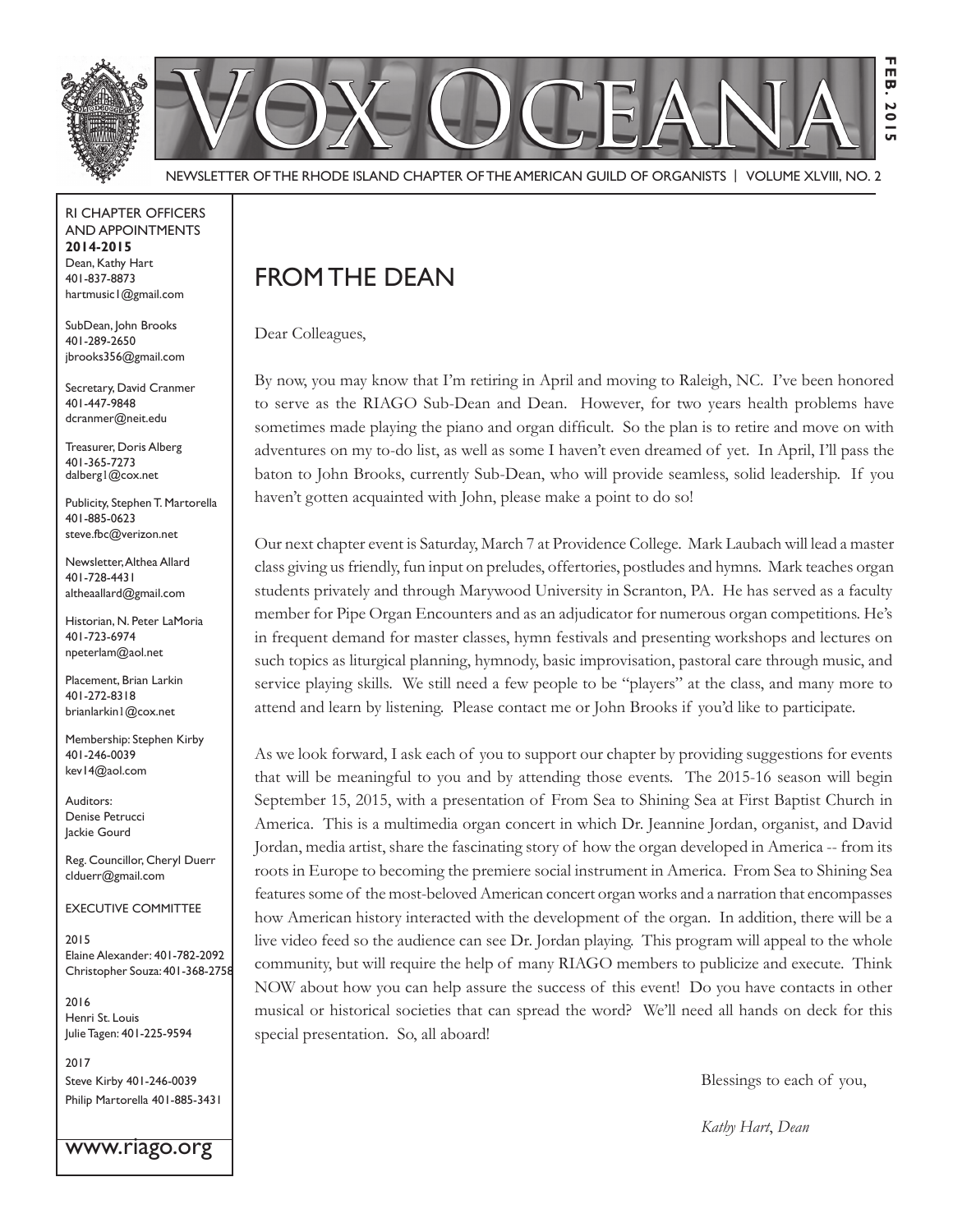### Convention News

#### **June 28 - July 1, 2015**

The New Haven Chapter of the AGO is thrilled to invite you to our exciting city for a convention of stellar artists, over 30 inspiring workshops, and lots of collegial fun. Our featured performers include Diane Meredith Belcher, Peter Richard Conte, Ahreum Han, Martin Jean, and Thomas Murray. We present a wealth of ensembles, a hymn festival, and first-class banquet entertainment! You can also experience the famous New Haven restaurant scene and take a bus trip to the scenic coastal town of Stonington.

Visit www.NewHavenAGO2015.org to see what we are offering. There is a wonderful lineup of presenters, ensembles, and instruments. We are fortunate to present this convention in cooperation with the Yale Institute of Sacred Music. Yale offers us some unique resources, including Woolsey Hall, Marquand Chapel, a special library exhibit, and tours of the wonderful Yale Instrument Collection.

Hope to see you in June! *Lars Gjerde,* Convention Coordinator

*Editor's note:* Early discount available through March 1. Register online or see February issue of *The American Organist.*

### Scholarships available

The Greater Bridgeport Chapter of the AGO has generously offered a number of student scholarships for the convention. Full-time students may apply. First-come, first-served waivers of the registration and banquet fees are available. Contact Maryann McCary at Registrar@ NewHavenAGO2015.org.

### Exhibit Orders, Ads Available

Contact Ed Odell about exhibits at Exhibits@ NewHavenAGO2015.org and Scott Perkins about ads at Ads@NewHavenAGO2015.org. Honor your company, school, or church music program with a color ad in the beautiful program book!

## Regional Event

The Merrimack Jubilee is February 21st 8:30 AM-PM, First Calvary Baptist Church, 586 Mass Ave, North Andover, MA Eight workshops, an organ demonstration and a delicious lunch All for \$25.00 (\$30.00 after January 31st).

Call Alain Bojarski (978-263-3979) or email to MVAGOJubilee@gmail.com with any questions.

#### Member Matters

**Change in Appointments: Stephen Kirby** is now Membership Chair. Thanks to **Christopher Souza** for all your work, and welcome and thanks to Stephen for your willingness to take on the duties.

**Directory changes: Diana Norton-Jackson** has a new phone number through April: 401-714-2700.

#### **Additions to the Directory**:

**Ronald Brown** - 324 Oak Hill Ave, Attleboro, MA 02703; 401-744-8965

**Natalya Goncharova** - 22 Maria St., Lincoln, RI 02865; 401-334-9157

**Janet Grant** - 12 Pardon Tucker Place, Jamestown, RI 02835; jgrant@cox.net

**Geoffrey Greene** - 271 Highland Avenue, Providence, RI 02906

**Stephen Higgins** (dual with Boston) - 12 Grassy Plain, Barrington RI 02806; 441-2270

**Priscilla Rigg** 152 Pine Glen Drive, East Greenwich, RI 02818; 401-884-2237; pamrigg2@cox.net

### Opt for e-mail

With the cost of postage going up, we encourage you to opt for the newsletter online. Consider the savings to your organization: \$5.39 per year just for postage, not to mention paper, printing, envelopes, labels. Simply e-mail your intention to altheaallard@gmail.com, and you will receive an e-mail each month when the issue is ready. Thanks.